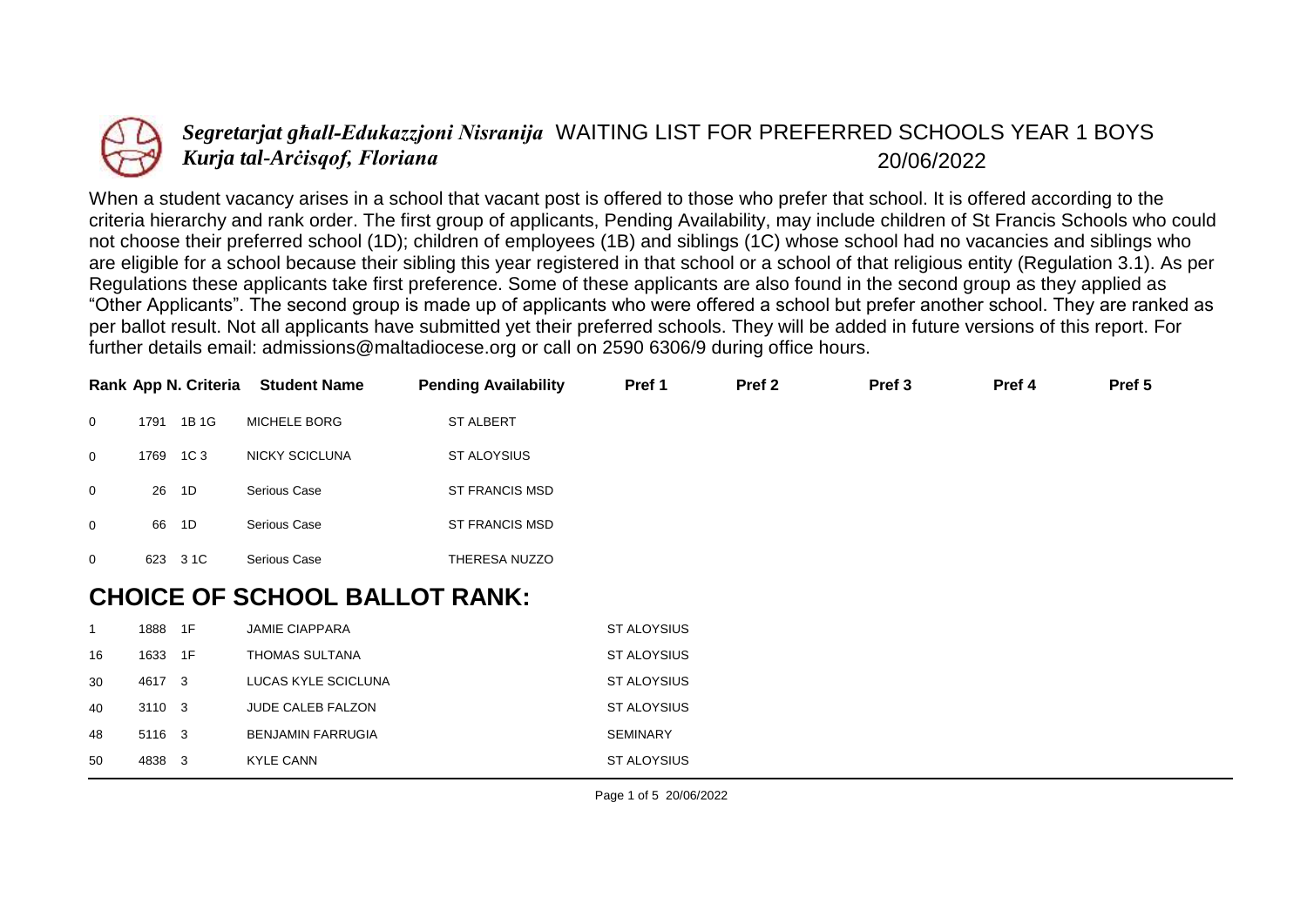|     |          | Rank App N. Criteria | <b>Student Name</b>       | <b>Pending Availability</b> | Pref 1             | Pref <sub>2</sub>  | Pref <sub>3</sub>     | Pref 4          | Pref 5 |
|-----|----------|----------------------|---------------------------|-----------------------------|--------------------|--------------------|-----------------------|-----------------|--------|
| 52  | 5614 3   |                      | <b>ASHTON ZAMMIT</b>      |                             | SEMINARY           |                    |                       |                 |        |
| 58  | 3473 3   |                      | <b>HENRY KRISTENSEN</b>   |                             | DE LA SALLE        |                    |                       |                 |        |
| 67  | 5417 3   |                      | <b>MATTEO STIVALA</b>     |                             | <b>SEMINARY</b>    |                    |                       |                 |        |
| 71  | 4725 3   |                      | <b>NEIL LIVORI</b>        |                             | SEMINARY           |                    |                       |                 |        |
| 74  | 3868 3   |                      | MERT BERNARD YUCE         |                             | <b>ST ALOYSIUS</b> | SEMINARY           |                       |                 |        |
| 78  | 1901 1F  |                      | LUCA CASSAR               |                             | <b>SEMINARY</b>    |                    |                       |                 |        |
| 79  | 3720 3   |                      | DANIEL GALEA              |                             | <b>SEMINARY</b>    | <b>ST ALOYSIUS</b> | <b>ST FRANCIS BKR</b> |                 |        |
| 82  | 5105 3   |                      | SAMUEL GALEA              |                             | SEMINARY           |                    |                       |                 |        |
| 83  | 1807 1F  |                      | LUKE DEBONO REFALO        |                             | <b>ST ALOYSIUS</b> | SEMINARY           | ST PAUL'S             |                 |        |
| 84  | 1889 1F  |                      | MIGUEL PACE               |                             | SEMINARY           | ST PAUL'S          |                       |                 |        |
| 86  | 3091 3   |                      | <b>GIORGIO DEBATTISTA</b> |                             | SEMINARY           | ST PAUL'S          |                       |                 |        |
| 87  | 4202 3   |                      | NICK DARMANIN MICALLEF    |                             | ST PAUL'S          | SEMINARY           |                       |                 |        |
| 93  | 4271 3   |                      | TOM HARRY ZAMMIT          |                             | <b>ST ALOYSIUS</b> | ST PAUL'S          | SEMINARY              |                 |        |
| 94  | 4775 3   |                      | <b>JACK ZARB</b>          |                             | ST PAUL'S          | <b>SEMINARY</b>    |                       |                 |        |
| 97  | 4318 3   |                      | EDWARD ERNEST JOSEPH AZZ  |                             | <b>SEMINARY</b>    | ST PAUL'S          | <b>ST ALOYSIUS</b>    | DE LA SALLE     |        |
| 98  | 3151 3   |                      | <b>LUCA MAGRI</b>         |                             | ST PAUL'S          | SEMINARY           | ST ALOYSIUS           |                 |        |
| 103 | 3033 3   |                      | LUCA BORG                 |                             | SEMINARY           | ST FRANCIS BKR     |                       |                 |        |
| 105 | 2109 1C3 |                      | <b>ERIC CUSENS</b>        |                             | DE LA SALLE        | ST AUGUSTINE       | ST PAUL'S             | <b>SEMINARY</b> |        |
| 106 | 3597 3   |                      | <b>DIEGO PACE</b>         |                             | <b>SEMINARY</b>    |                    |                       |                 |        |
| 107 | 1602 1F  |                      | SEBASTIAN CARUANA         |                             | SEMINARY           | ST ALOYSIUS        |                       |                 |        |
| 108 |          | 1791 1B 1G           | MICHELE BORG              |                             | ST PAUL'S          | <b>SEMINARY</b>    |                       |                 |        |
| 109 | 4096 3   |                      | <b>NOAH GAUCI</b>         |                             | ST PAUL'S          |                    |                       |                 |        |
| 110 | 1335 1F  |                      | <b>DAVID PISANI</b>       |                             | ST PAUL'S          | <b>SEMINARY</b>    | <b>ST ALOYSIUS</b>    |                 |        |
|     |          |                      |                           |                             |                    |                    |                       |                 |        |

Page 2 of 5 20/06/2022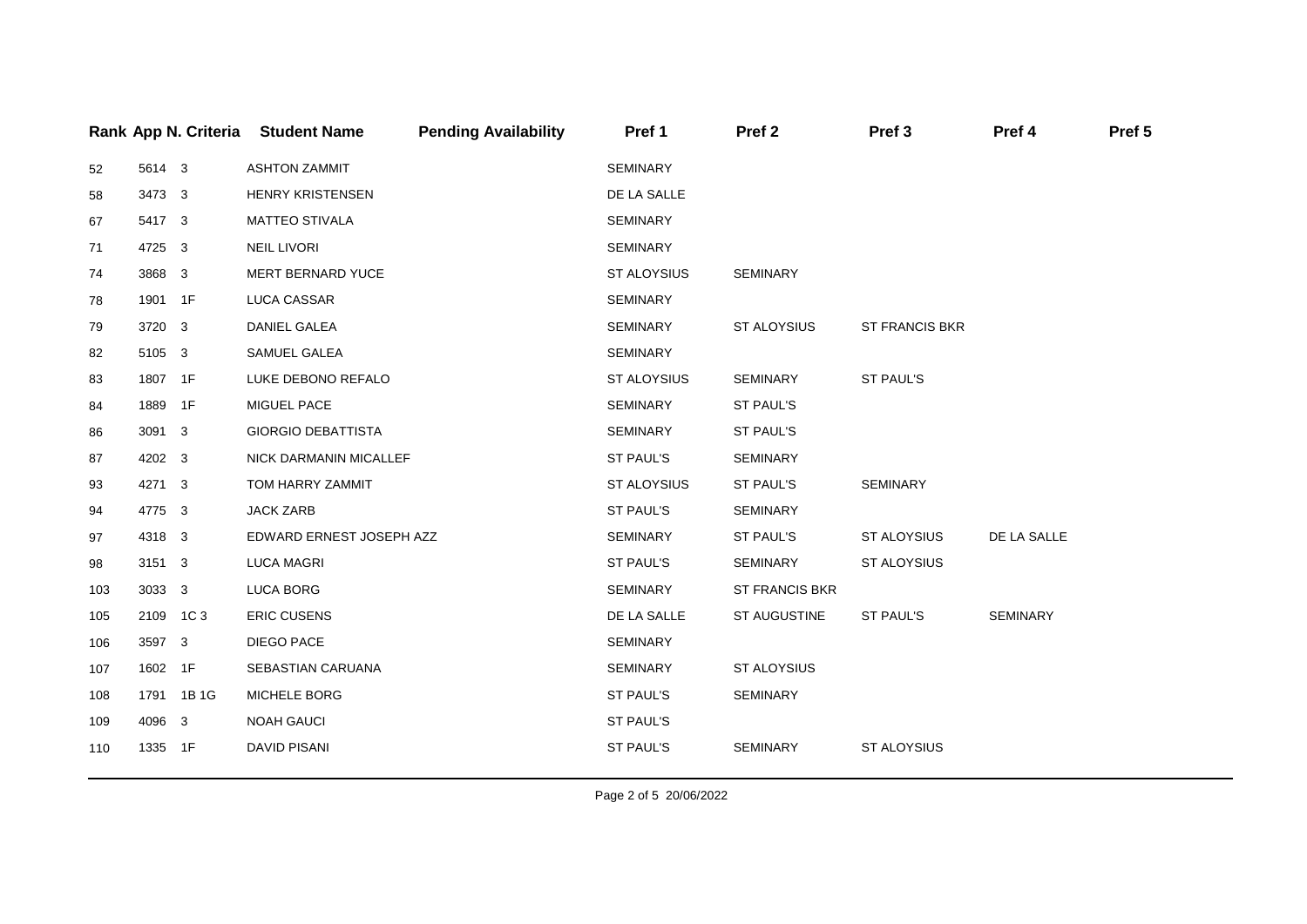|     |         | Rank App N. Criteria | <b>Student Name</b>        | <b>Pending Availability</b> | Pref 1             | Pref <sub>2</sub> | Pref <sub>3</sub> | Pref 4    | Pref 5         |
|-----|---------|----------------------|----------------------------|-----------------------------|--------------------|-------------------|-------------------|-----------|----------------|
| 111 | 1923 1F |                      | <b>BEN CUTAJAR</b>         |                             | SEMINARY           | <b>ST PAUL'S</b>  | ST ALOYSIUS       |           |                |
| 114 | 5148 3  |                      | <b>LUKE CINI</b>           |                             | ST PAUL'S          | <b>SEMINARY</b>   | ST ALOYSIUS       |           |                |
| 115 | 4962 3  |                      | <b>DAMIAN PSAILA</b>       |                             | ST PAUL'S          | SEMINARY          |                   |           |                |
| 116 | 6122 3  |                      | LUCA MICALLEF              |                             | <b>SEMINARY</b>    |                   |                   |           |                |
| 119 | 1854 1F |                      | KARL SPITERI LUCAS         |                             | ST PAUL'S          | <b>SEMINARY</b>   |                   |           |                |
| 124 | 4311 3  |                      | <b>THOMAS HUBER</b>        |                             | SEMINARY           | ST PAUL'S         |                   |           |                |
| 125 | 4354 3  |                      | <b>LUIGI GALEA</b>         |                             | SEMINARY           |                   |                   |           |                |
| 129 | 1653 1F |                      | JAKE AZZOPARDI             |                             | ST FRANCIS BKR     | SEMINARY          | ST PAUL'S         |           |                |
| 130 | 1880 1F |                      | <b>NOAH CAMILLERI</b>      |                             | ST PAUL'S          | <b>SEMINARY</b>   |                   |           |                |
| 133 | 1495 1G |                      | LUIGI ANDOLFI              |                             | ST PAUL'S          |                   |                   |           |                |
| 134 | 4537 3  |                      | MIKAEL RAPINETT            |                             | ST ALOYSIUS        | ST BENILD         | SEMINARY          | ST PAUL'S | ST FRANCIS MSD |
| 136 | 3361 3  |                      | <b>MELCHIOR PACE</b>       |                             | ST PAUL'S          | <b>SEMINARY</b>   |                   |           |                |
| 138 | 4935 3  |                      | PAOLO SPAGNOL GRAVINO      |                             | <b>SEMINARY</b>    | ST ALOYSIUS       |                   |           |                |
| 139 | 6038 3  |                      | <b>GIANLUCA BORG</b>       |                             | SEMINARY           | ST PAUL'S         |                   |           |                |
| 141 | 5205 3  |                      | <b>BEN AZZOPARDI</b>       |                             | ST ALOYSIUS        | <b>SEMINARY</b>   |                   |           |                |
| 143 | 4996 3  |                      | <b>ESTEBAN GAUCI</b>       |                             | ST ALOYSIUS        |                   |                   |           |                |
| 144 | 5437 3  |                      | JACOB SCHEMBRI AGIUS       |                             | ST PAUL'S          |                   |                   |           |                |
| 145 | 4733 3  |                      | <b>MASON CUTAJAR GAUCI</b> |                             | <b>SEMINARY</b>    |                   |                   |           |                |
| 146 | 4846 3  |                      | LUCA CAMILLERI             |                             | ST PAUL'S          | ST ALOYSIUS       | SEMINARY          |           |                |
| 148 | 4917 3  |                      | YAN AZZOPARDI              |                             | ST PAUL'S          | <b>SEMINARY</b>   |                   |           |                |
| 150 | 5517 3  |                      | NIK AZZOPARDI              |                             | ST PAUL'S          | <b>SEMINARY</b>   |                   |           |                |
| 152 | 5820 3  |                      | SHANE MCINTYRE             |                             | ST ALBERT          | SEMINARY          |                   |           |                |
| 155 | 1735 1F |                      | <b>ADAM GIGLIO</b>         |                             | <b>ST ALOYSIUS</b> |                   |                   |           |                |
|     |         |                      |                            |                             |                    |                   |                   |           |                |

Page 3 of 5 20/06/2022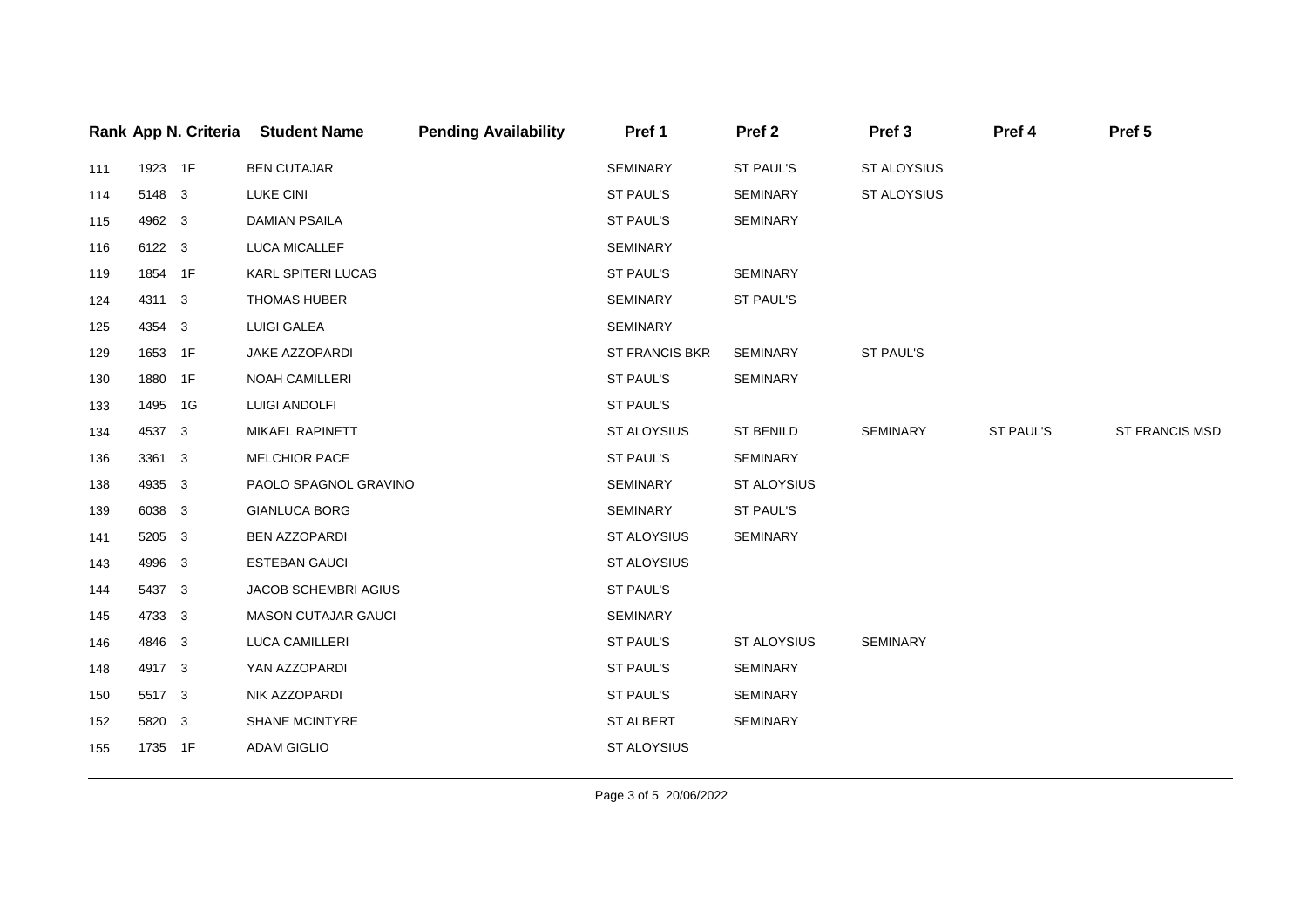|     |         |           | Rank App N. Criteria Student Name | <b>Pending Availability</b> | Pref 1             | Pref <sub>2</sub> | Pref <sub>3</sub>  | Pref 4          | Pref 5                |
|-----|---------|-----------|-----------------------------------|-----------------------------|--------------------|-------------------|--------------------|-----------------|-----------------------|
| 156 | 4736 3  |           | ADAM-JAMES ZAMMIT DEGUAR          |                             | ST PAUL'S          | <b>SEMINARY</b>   |                    |                 |                       |
| 157 | 3650 3  |           | DANIEL FLAHIVE                    |                             | <b>ST ALOYSIUS</b> | ST PAUL'S         |                    |                 |                       |
| 159 | 4824 3  |           | LUCA IZZO                         |                             | DE LA SALLE        |                   |                    |                 |                       |
| 160 | 1755 1F |           | <b>ISAAC AGIUS</b>                |                             | <b>SEMINARY</b>    | ST PAUL'S         | ST ALOYSIUS        | DE LA SALLE     | ST AUGUSTINE          |
| 161 | 1368 1F |           | DAVID MARMARA                     |                             | ST ALOYSIUS        |                   |                    |                 |                       |
| 163 | 4943 3  |           | ISHAAN SREEJITH PIRAVIKOTT        |                             | ST FRANCIS BKR     |                   |                    |                 |                       |
| 164 | 6101 3  |           | <b>JEAN BONELLO</b>               |                             | ST PAUL'S          | <b>SEMINARY</b>   | DE LA SALLE        |                 |                       |
| 166 | 3480 3  |           | <b>NICK CAUCHI</b>                |                             | ST PAUL'S          | <b>SEMINARY</b>   | <b>ST ALOYSIUS</b> |                 |                       |
| 171 | 1847 1F |           | <b>JULIAN SPITERI</b>             |                             | SEMINARY           | ST PAUL'S         |                    |                 |                       |
| 172 | 1140 3  |           | <b>JACK THOMAS BARBARA</b>        |                             | ST PAUL'S          | <b>SEMINARY</b>   | DE LA SALLE        |                 |                       |
| 173 | 3214 3  |           | LUKE VELLA                        |                             | DE LA SALLE        |                   |                    |                 |                       |
| 174 | 3370 3  |           | <b>GABRIEL PORTELLI</b>           |                             | DE LA SALLE        | ST ALOYSIUS       | ST PAUL'S          | <b>SEMINARY</b> |                       |
| 175 | 6019 3  |           | ETHAN SCIBERRAS                   |                             | DE LA SALLE        |                   |                    |                 |                       |
| 176 | 5464 3  |           | NATHAN JOSEPH GATT                |                             | ST PAUL'S          |                   |                    |                 |                       |
| 177 | 5451 3  |           | <b>GIANNI ALBERTO BARTOLO</b>     |                             | ST PAUL'S          | <b>SEMINARY</b>   | DE LA SALLE        |                 |                       |
| 178 | 3613 3  |           | <b>MASON MAGRO</b>                |                             | DE LA SALLE        |                   |                    |                 |                       |
| 179 | 1508 1F |           | <b>MATTEO AQUILINA</b>            |                             | <b>ST PAUL'S</b>   | DE LA SALLE       | <b>ST ALOYSIUS</b> | <b>SEMINARY</b> |                       |
| 180 | 4341 3  |           | MICHELE PORTELLI                  |                             | DE LA SALLE        | SEMINARY          | ST ALOYSIUS        |                 |                       |
| 181 | 5371 3  |           | AYDEN SCHEMBRI                    |                             | SEMINARY           | ST PAUL'S         | ST ALOYSIUS        |                 |                       |
| 182 | 1507 1F |           | <b>NICK GRIMA</b>                 |                             | DE LA SALLE        |                   |                    |                 |                       |
| 184 | 1337 1F |           | ETHAN RIOLO                       |                             | DE LA SALLE        | ST PAUL'S         | SEMINARY           |                 |                       |
| 186 |         | 1385 1F1E | SEBASTIAN BUHAGIAR FARRU          |                             | <b>ST BENILD</b>   | DE LA SALLE       | ST PAUL'S          | SEMINARY        | <b>ST FRANCIS MSD</b> |
| 187 | 5809 3  |           | <b>ADAM MICALLEF</b>              |                             | <b>SEMINARY</b>    | ST PAUL'S         |                    |                 |                       |
|     |         |           |                                   |                             |                    |                   |                    |                 |                       |